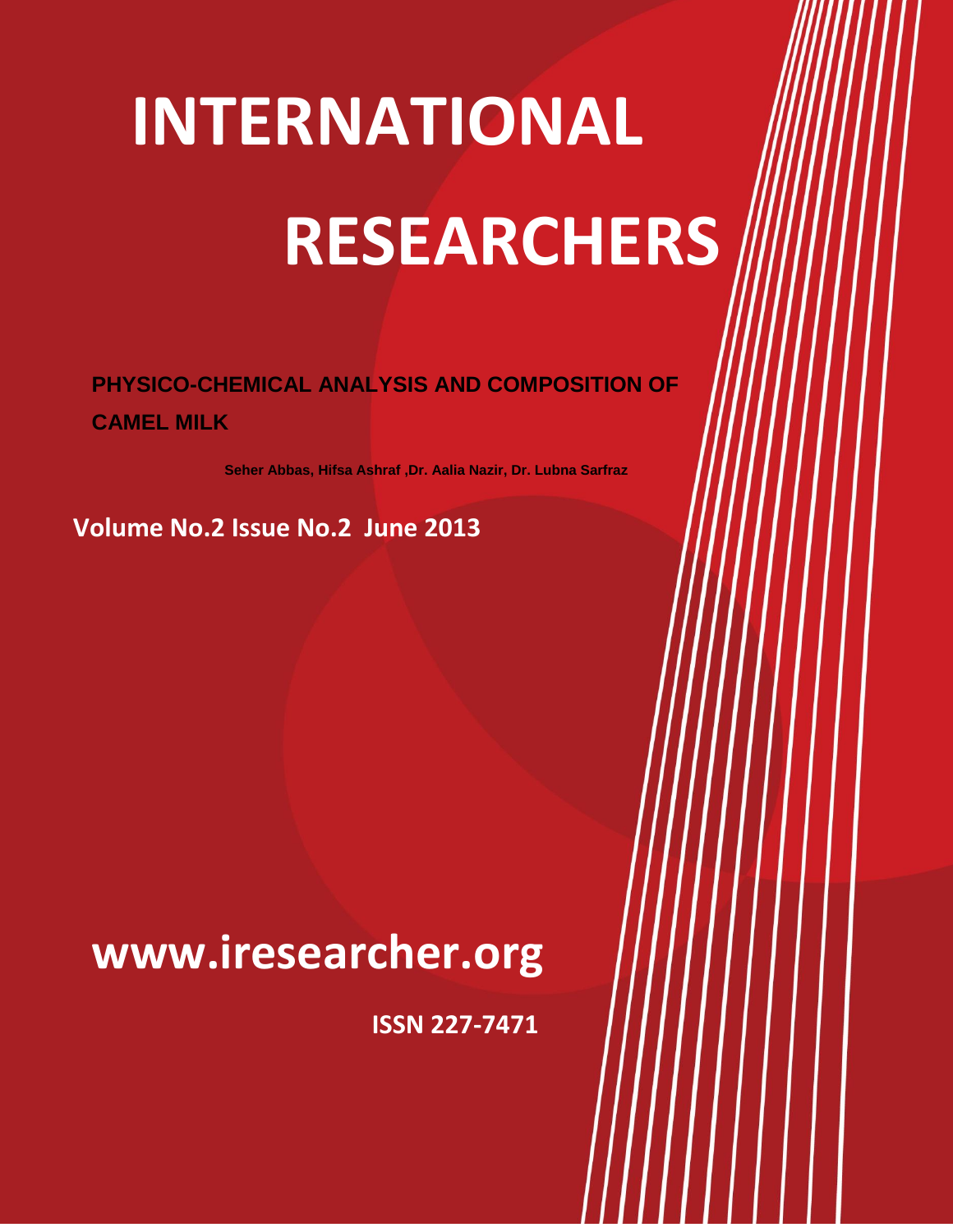#### THE INTERNATIONAL RESEARCH JOURNAL "INTERNATIONAL RESEACHERS"

www.iresearcher.org

© 2013 (individual papers), the author(s)

© 2013 (selection and editorial matter)

This publication is subject to that author (s ) is (are) responsible for Plagiarism, the accuracy of citations, quotations, diagrams, tables and maps.

All rights reserved. Apart from fair dealing for the purposes of study, research, criticism or review as permitted under the applicable copyright legislation, no part of this work may be reproduced by any process without written permission from the publisher. For permissions and other inquiries, please contact

editor@iresearcher.org

INTERNATIONAL RESEARCHERS is peer-reviewed, supported by rigorous processes of criterion-referenced article ranking and qualitative commentary, ensuring that only intellectual work of the greatest substance and highest significance is published.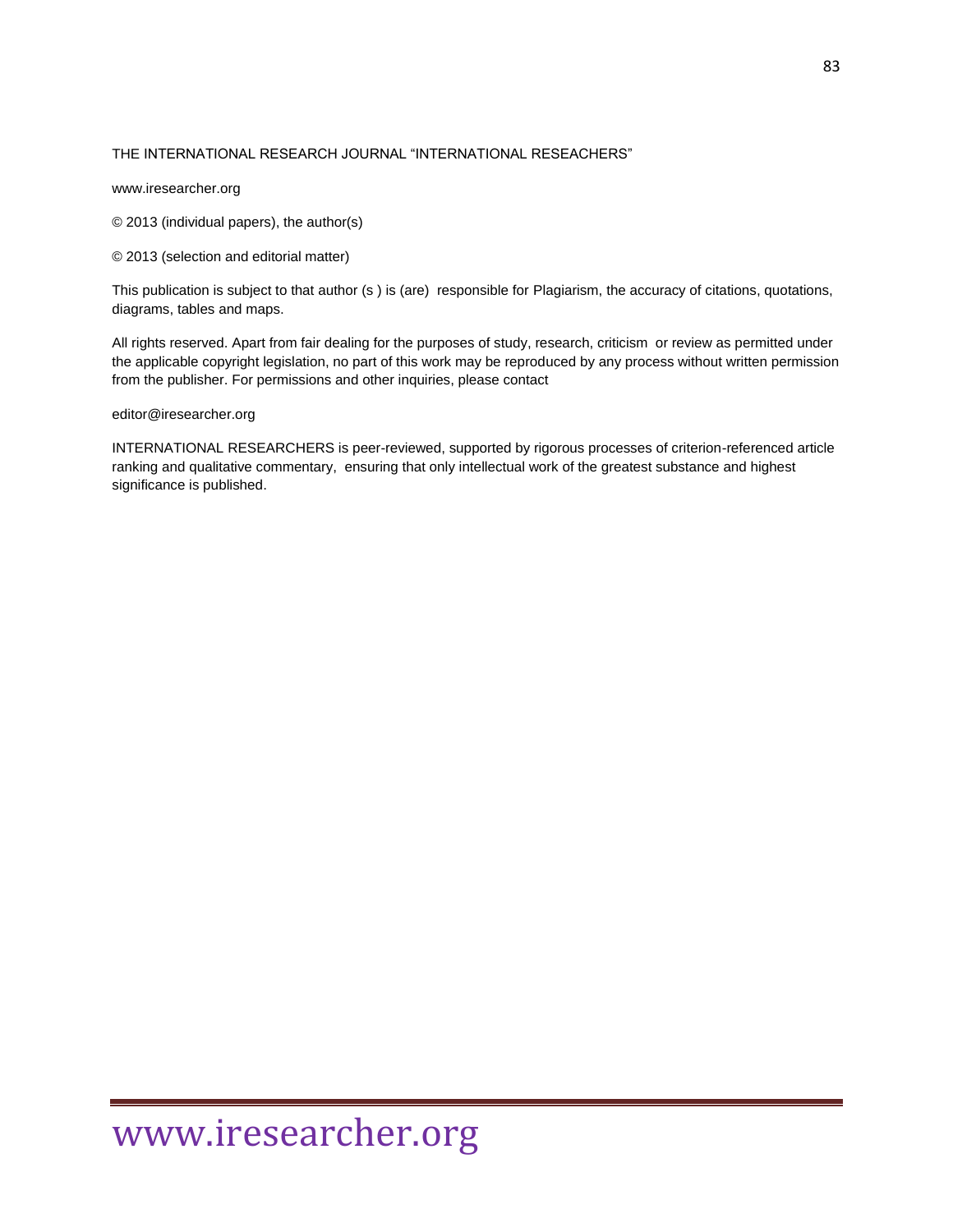### **PHYSICO-CHEMICAL ANALYSIS AND COMPOSITION OF CAMEL MILK**

**1 Seher Abbas, <sup>2</sup>Hifsa Ashraf , <sup>3</sup>Dr. Aalia Nazir, <sup>4</sup>Dr. Lubna Sarfraz**

<sup>1</sup>Department of Biochemistry and Biotechnology, The Islamia University of Bahawalpur. HIARC, Halal technical wing of MANTECH and ARC- Islamabad, Department of Physic, The Islamia University of Bahawalpur. Quaid-e-Azam Medical college Bahawalpur,

#### **(PKISTAN)**

1 [Sahar.abbas@ymail.com](mailto:Sahar.abbas@ymail.com)

#### **Abstract**

 Unique composition and nutritional values of camel milk are well known from ancient times for its beneficial health effects. It is known for its substantial socio-economic significance in many arid and semi arid areas of the world and in these areas human as well as animal dietary necessities are satisfied from camel milk. Camel milk was taken from one-humped camels herd in Cholistan desert Bahawalpur on alternate days. Milk was well-preserved in air tight bottles and used for its further analysis in biochemistry and biotechnology laboratory. Milk composition was analyzed fat, protein, lactose, minerals, ash and total solids as well as for its physico-chemical characteristics of pH and acidity. The mean value for pH of camel milk was 6.63 and the percentage mean values for acidity, total solids, solid not fat, fat, lactose, ash, total protein, non protein nitrogen and non casein nitrogen were; 0.15, 10.9, 7.8, 3.2, 3.97, 0.75, 3.07, 0.191 and 0.747 respectively. Compositional analysis for fresh camel milk carried out for a period of nine weeks (on weekly basis). Camel milk is full of evenly balanced nutritional constituents and also displays a wide variety of biological actions that influence growth and development of particular body organs, metabolic responses towards nutrients absorption, digestion and fight against diseases.

Key words: Physico-chemical, camel, composition, pH, analysis.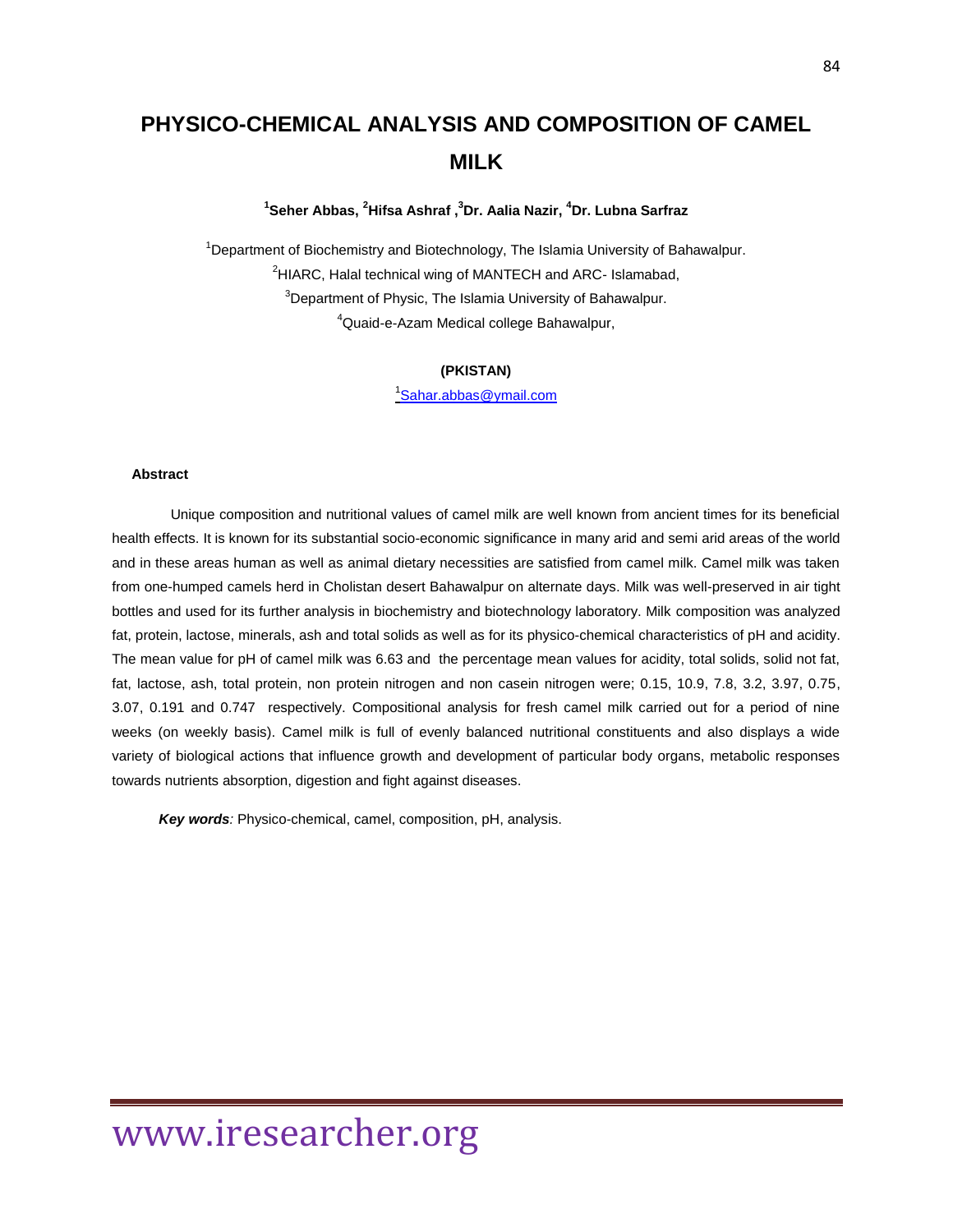#### **1. Introduction**

 In Pakistan 0.8 million heads of camels are reared in the desert areas mostly of Sindh province, Cholistan (Punjab) and hilly areas of Balochistan (Anonymous, 2002). These animals are utilized mainly for transportation and much less for meat and milk. Average milk yield of camel ranged 3.5 to 35.0 liter per animal per day with an average lactation yield of 4575 to 20675 liter (Sawaya *et al*., 1984). The major portion of this milk is used to feed their young ones, and rest of the milk is consumed by the owner as fresh or when just slightly soured or mixed with buffalo milk and sold to consumers in big cities.

 Despite the large camel population in Pakistan, camel milk is not utilized to any significant extent probably due to unawareness of the use, and the market value of camel milk or because of its saltish taste and high acidic nature (Sawaya *et al*., 1984; Abu-Lehia, 1990; El-Bataway, 1991; Abu-Tarboush, 1996). However, it is much more nutritious than that from cow milk because it is low in fat contents and higher in potassium, iron and vitamin C (Anonymous, 1996).

 The camel is of considerable socio-economic value in many arid and semi-arid areas of the world and its milk comprises a significant part of human dietary habits in these areas. Camel milk is unique from other ruminant milk in terms of composition as well as functionality as it contains high concentration of immunoglobulins and insulin. It is high in vitamins (A, B-2, C and E) and minerals (sodium, potassium, iron, copper, zinc and magnesium) and low in protein, sugar and cholesterol (Kamal *et al*., 2007; Al-Hashem, 2009). Camel milk is full of evenly balanced nutritional constituents and also displays a wide variety of biological actions that influence growth and development of particular body organs, metabolic responses towards nutrients absorption, digestion and fight against diseases. These biological actions are chiefly due to the proteins and peptides in milk. Biologically active peptides are generated in the gastrointestinal tract by the digestive action on milk (Korhonen and Pihlanto, 2001). The positive health effects of milk proteins can be presented as antioxidative, anti-microbial, antihypertensive or immunomodulatory and anti-thrombotic (FitzGerald and Meisel, 2000).

#### **1.1 Nutritional value and physico-chemical properties of camel milk**

 In nutritional point of view, 14 cups (1 cup equivalent to 245 mL) of camel milk can meet the daily energy requirements (2,300 or 2,200 Kcal) of adult man or woman. Similarly, daily protein needs of a person can be met with 8 cups of camel milk. In case of minerals, such as calcium or phosphorus the minimum daily requirements are 800 mg which can easily be obtained by 2.5 and 4 cups of camel milk for calcium and phosphorus, respectively (Podrabsky, 1992). The value for acidity of camel milk is similar to cow milk between pH 6.5 and 6.75. The maximum buffering capacity of skim camel milk is at pH 4.95, compared to about pH 5.65 for skim cow milk (Al-Saleh and Hammad, 1992). Titratable acidity is between an equivalent of 0.13-0.16 percent lactic acid in fresh milk, which is slightly lower than the mean value of 0.17 percent for cow milk and seems to depend on the breed (Wangoh, 1997).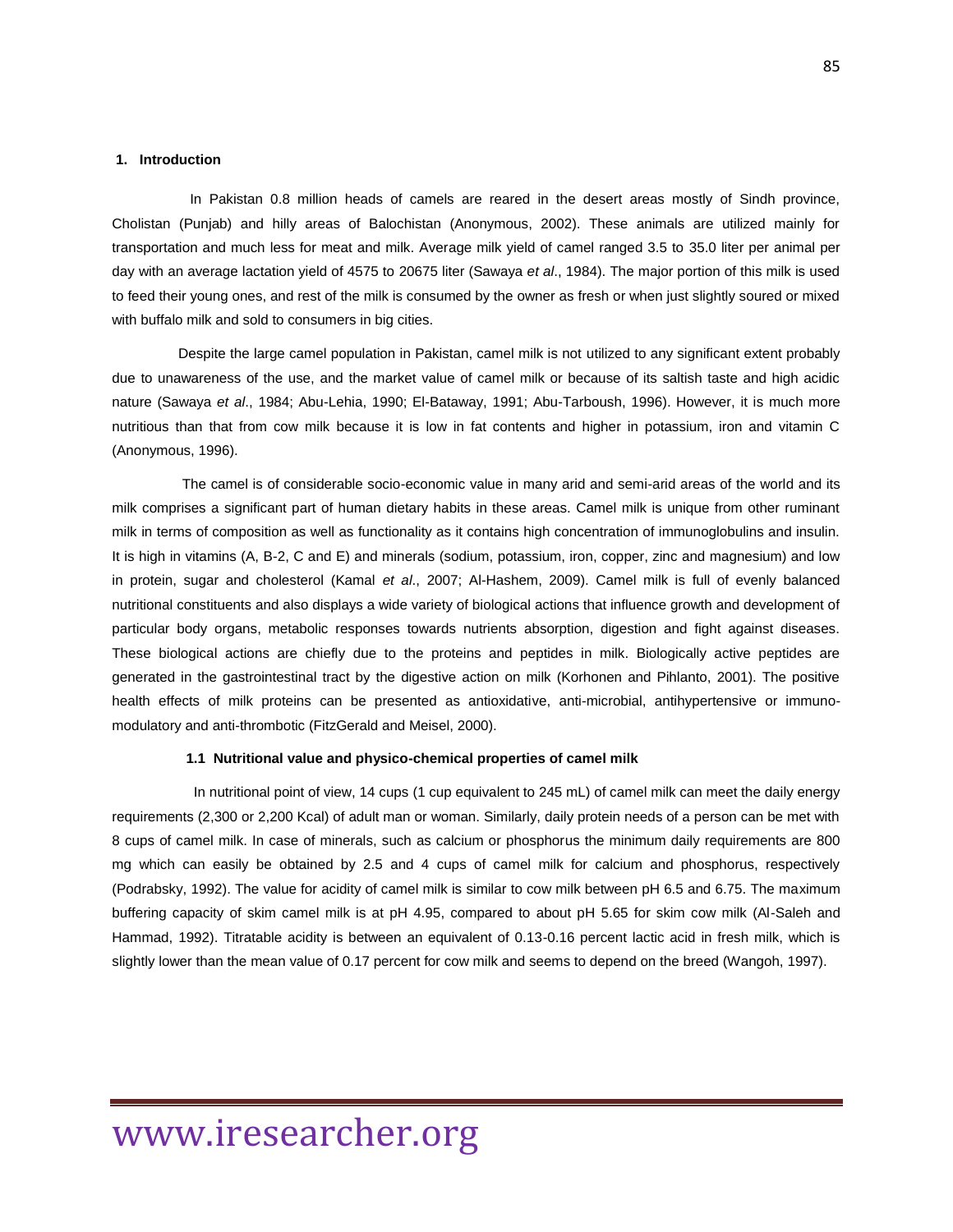#### **1.2 Compositional characteristics**

#### **1.2.1 Proteins**

It is found that dromedary camel milk contains protein contents in range of 2.15 to 4.90 percent (Konuspayeva *et al*., 2009). Camel milk from same strain has similar protein content (whey proteins and caseins) and different for other genotypes (Elamin and Wilcox, 1992; Sawaya *et al*., 1984). Hamara and Wadha milk has less protein content as compared to Majaheim milk (Mehaia *et al*., 1995). With the change in season, protein content of same strain varied. It is found low in August (2.48 percent) and high in December (2.9 percent). Camel milk protein is classified into two main groups.

#### **1.2.2 Caseins**

 Casein is a major part of protein in camel milk. Milk of Dromedary camel has 1.63 to 2.76 percent casein protein that constitutes 52 to 87 percent of total milk protein (Khaskheli *et al*., 2005). In whole casein portion, β-CN is 65 percent and αs1-CN is 21 percent (Kappeler *et al*., 2003), Camel milk has more digestibility and less allergic reactions in infants as αs-CN slowly hydrolyze than β-CN (El-Agamy *et al*., 2009). 3.47 percent k-casein is present in camel milk casein (Kappeler *et al*., 2003), while 13 percent is found in milk of bovine (Davies and Law, 1980).

#### **1.2.3 Whey proteins**

 After the casein protein in camel milk, whey protein constitutes 20 to 25 percent that make it the second biggest fraction of protein. The milk of Dromedary camel has a whey protein in range of 0.63 and 0.80 percent (Khaskheli *et al*., 2005; Mehaia *et al*., 1995). Camel milk β-lactoglobulin is found in traces, while α-lactalbumin comprises the major camel milk portion. In the milk of bovines, α-lactalbumin constitute only 25 percent, while βlactoglobulin made 50 percent of the total whey protein that make it the major whey protein of bovine milk (Kappeler *et al*., 2003; Laleye *et al*., 2008). Whey protein of camel milk consists of some other main components such as peptidoglycan recognition protein, immunoglobulins, lactoferrin and serum albumin (Kappeler *et al*., 2004; Merin *et al*., 2001).

#### **1.2.4. Fats**

It is reported that dromedary camel milk fat level varies from 1.2 to 6.4 percent and a constructive association between protein and fat contents of camel milk was observed (Haddadin *et al*., 2008). It was also revealed that fat contents can be reduced from 4.3 to 1.1 percent in the milk of thirsty camels (Konuspayeva *et al*., 2009). The lipid fraction in camel milk is characterized by a high proportion of long chain fatty acids, which accounts for 96.4 percent compared to 85.3 percent in bovine milk (Schlimme, 1990). It is reported that the cholesterol level of fat of camel milk (34.5 mg.100 g<sup>-1</sup>) is higher as compared to cholesterol level (25.63 mg.100 g<sup>-1</sup>) of bovine milk fat (Konuspayeva *et al*., 2008). Milk fat of dromedary camels carries a lower level of carotene and lesser concentrations of short chain fatty acids as compared to milk of bovine (Stahl *et al*., 2006).

#### **1.2.5 Lactose**

 The dromedary camel milk lactose contents ranged between 2.40 to 5.80 percent (Konuspayeva *et al*., 2009). The nature of vegetation eaten by the camels in desert areas could be a significant factor for extensive variation in lactose contents. Camels generally like to take halophilic plants like Salosa, Acacia and Artiplex to fulfill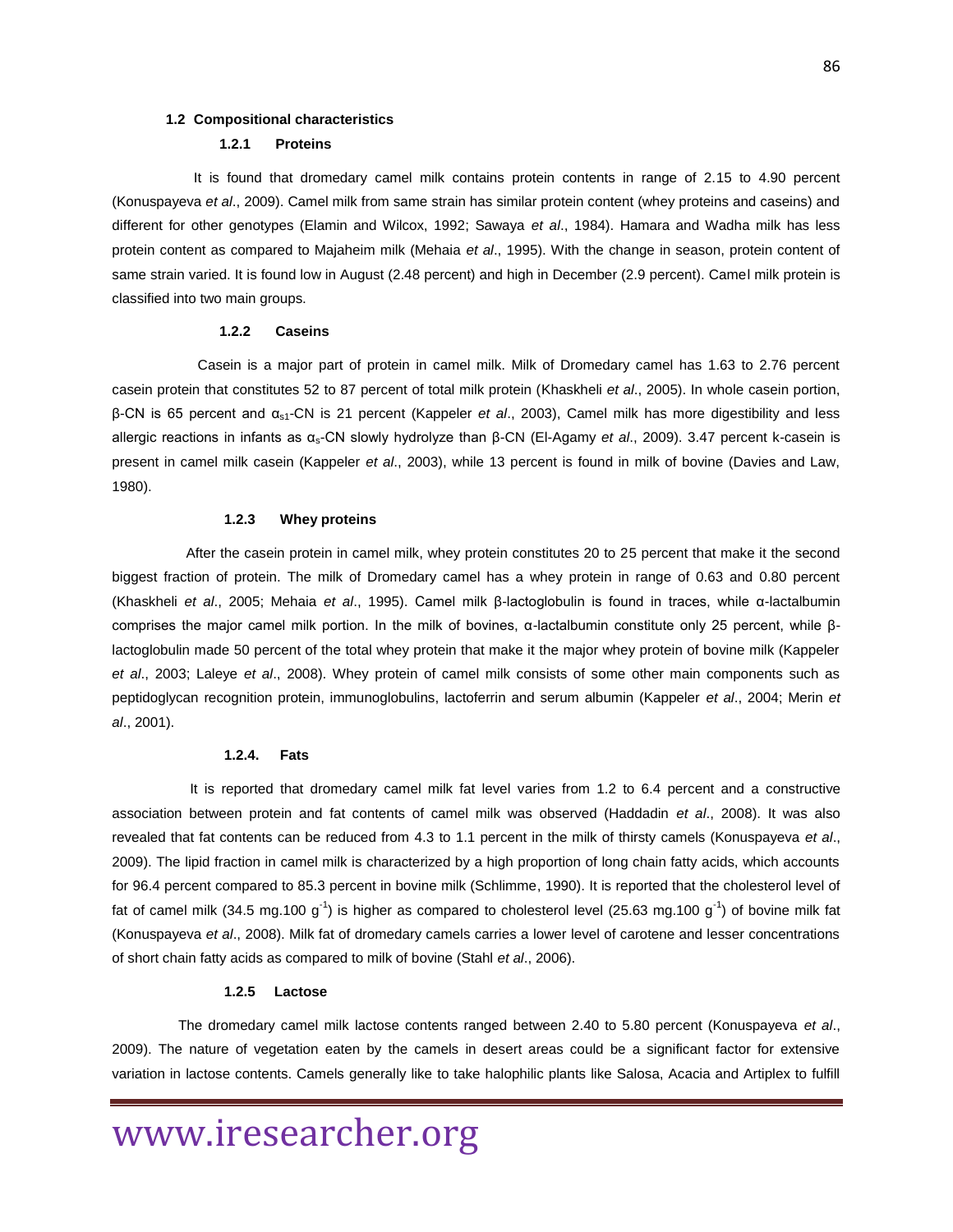their physiological necessities of salts (Yagil, 1982). However, in some dromedary varieties of the world lactose contents found to be changed slightly over a period of time (Elamin and Wilcox, 1992; Yagil and Etzion, 1980).

#### **1.2.6 Mineral contents**

 The total amount of minerals is generally presented as total ash and in case of dromedary camel milk this value ranged between 0.60 to 0.90 percent (Konuspayeva *et al*., 2009). Fluctuations in mineral level were proposed to be due to the differences in feeding, breed, water intake (Haddadin *et al*., 2008) and analytical procedures (Mehaia *et al*., 1995). The mean values for zinc, manganese, magnesium, iron, sodium, potassium and calcium in mineral contents of dromedary camel milk  $(100g<sup>-1</sup>)$  are 0.53, 0.05, 10.5, 0.29, 59, 156 and 114 mg respectively (Elamin and Wilcox, 1992; Sawaya *et al*., 1984).

#### **1.3 Vitamins**

 Numerous vitamins such as D, E, A, C and vitamins of B group are found in dromedary camel milk (Haddadin *et al*., 2008; Stahl *et al*., 2006). Rich amount of vitamin C is present in camel milk. It was revealed that camel milk contained three to five times more vitamin C as compare to bovine milk. The mean value of vitamin C concentration present in camel milk is 34.16 mg.L<sup>-1</sup>. It was reported that camel milk contained higher concentration of niacin (B3) as compared to bovine milk (Farah and Atkins, 1992; Sawaya *et al*., 1984). According to USDA (2009), milk (250 mL) of dromedary camel nourish a normal adult by means of 10.5 percent of ascorbic acid (C), 5.25 percent of vitamin A, 8.25 percent of riboflavin (B2), 15.5 percent of cobalamin and pyridoxine and thiamin of the Recommended Daily Intake (RDI). In comparison, bovine milk (250mL) nourish a normal adult by means of 9 percent of vitamin A, 3.5 percent of ascorbic acid (C), 11.5 percent of pyridoxine (B6), 36 percent of riboflavin (B2) and 43.5 percent of cobalamin (B12) and thiamin of the RDI.

#### **1.4 Bioactive native proteins**

#### **1.4.1 Immunoglobulins**

 Immunoglobulins are called as antibodies, which are present in human or animal blood serum or body fluids to build body's immunity in response to certain antigens e.g bacteria and virus. Immunoglobulins are high molecular weight polypeptide chains. Immunoglobulins are categorized into five classes: immunoglobulin A (IgA), immunoglobulin D (IgD), immunoglobulin E (IgE), immunoglobulin G (IgG) and immunoglobulin M (IgM). The concentration of immunoglobulins in milk fluctuates depending on several factors such as species, health status of animal and stage of lactation. Level of immunoglobulin G in camel milk is 1.64 mg.mL<sup>-1</sup> compared to 0.70, 0.67, 0.55, 0.63 and 0.86 mg.mL<sup>-1</sup> for goat, cow, sheep, buffalo and human milk respectively (El-Agamy and Nawar, 2000).

#### **1.4.2 Lactoferrin**

 Lactoferrin is a glycoprotein and also known as lactotransferrin. It belongs to a class of transferrins. A familiar characteristic of this protein family is its ability to bind two metal cations (preferably Fe  $3^+$ ) to the binding sites that are structurally closely related. The majority of lactoferrin is needed for transportation or storage of iron. Lactoferrin was reported to act as iron scavenging in body secretions (Brock, 1997). ). Lactoferrin contents of camel milk (0.22 mg.mL<sup>-1</sup>) were significantly higher than goat, sheep, buffalo and cow milk (EI-Agamy *et al.*, 1997). Changes in lactoferrin level in normal camel milk and colostral camel milk showed that the lactoferrin concentration was maximum at first day and then reduced with milking (El-Agamy, 1994), which was just like the pattern discovered in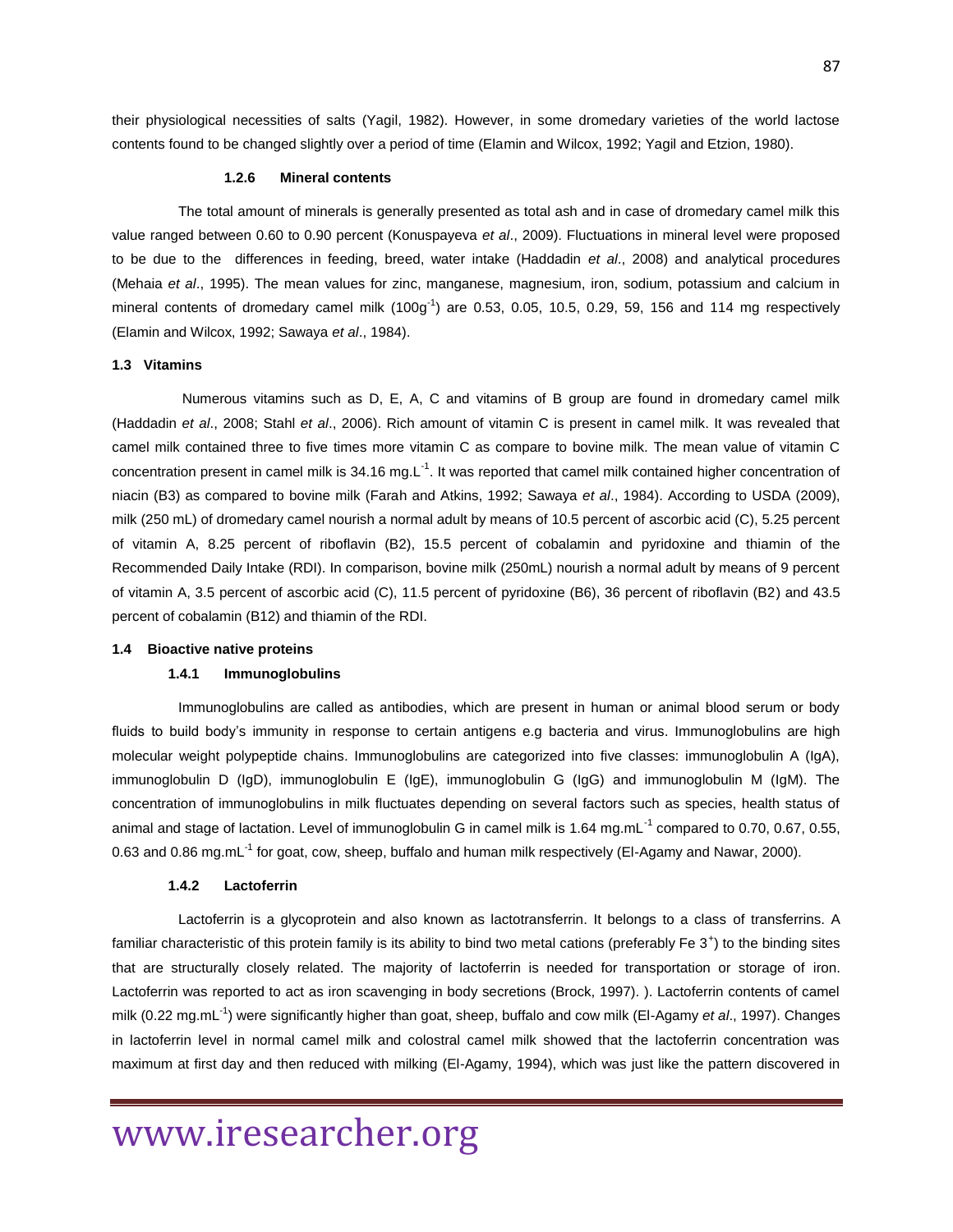bovine milk (Korhonen, 1977). The research of El-Hatmi *et al*. (2007) revealed that highest level of lactoferrin (2.3 g.L- $<sup>1</sup>$ ) was noticed after 2 days of parturition.</sup>

#### 1.5 **Indigenous enzymes**

#### **1.5.1 Lysozyme**

 Immunological research (El-Agamy *et al*., 1996) on camel milk lysozyme revealed that there is no antigenic resemblance between bovine and camel milk lysozyme, indicating alike structures. The level of lysozyme in milk differs extensively from 79 mg.100 mL<sup>-1</sup> in mare milk (Jauregui-Adell, 1975) to 13 μg.100 mL<sup>-1</sup> in buffalo milk (El-Agamy *et al.*, 1998). According to different researches, camel milk contains 228 and 500 µg.100 mL<sup>-1</sup> of lysozyme (Duhaiman, 1988; El-Agamy *et al.*, 1998) compared to 13 (Korhonen, 1977) and 37 µg.100 mL<sup>-1</sup> in cow milk (El-Agamy *et al*., 1996). The variations in the observed values were mainly due to the effect of lactation period.

#### **1.5.2 Lactoperoxidase**

 Lactoperoxidase is present in tears, saliva and milk. It exerts bactericidal activity generally on Gram negative bacteria thus contributing to non immune host defense system. It is thought that the major function of lysozyme in milk is the protection of the udder against infections caused by microbes (Ueda *et al*., 1997). Lactoperoxidase is quite resistant to acidic and proteolytic digestion. Lactoperoxidase present in camel milk is a monomeric protein, which shows about 79.2 percent sequence likeness to human eosinophil peroxidase and 79.3 percent sequence likeness to human myeloperoxidase. Both eosinophil peroxidases and myeloperoxidase are dimeric proteins (Kappeler, 1998). Lactoperoxidase was extracted and purified from bovine and camel milk and their molecular weights were approximated at 88 and 78 kDa respectively (Yoshida and Ye, 1991).

#### **2. Material and methods**

#### **2.1 Procurement of milk and pasteurization**

 Fresh raw bulk camel milk was collected from one-humped camels herd in cholistan desert Bahawalpur on alternate days in a cool airtight container. Milk was well-preserved in air tight bottles and used for its further analysis in biochemistry and biotechnology laboratory in the department of biochemistry and biotechnology, The Islamia university of Bahawalpur, Pakistan. Milk was pasteurized at 72 °C for 5 minutes (Hassan *et al.*, 2007).

#### **2.2 Physico-chemical analysis**

 Milk was studied for its physico-chemical analysis in Dairy laboratory of National Institute of Food Science and Technology, University of Agriculture, Faisalabad.

#### **2.3 pH**

 The pH of milk was measured with digital pH meter (model No. wtw82362 Wellheim). 4 and 7 pH buffers were used for the calibration of pH meter. After calibration, 20 mL of milk was taken in a beaker and then electrode was immersed in the milk until constant reading attained (Ong *et al*., 2007).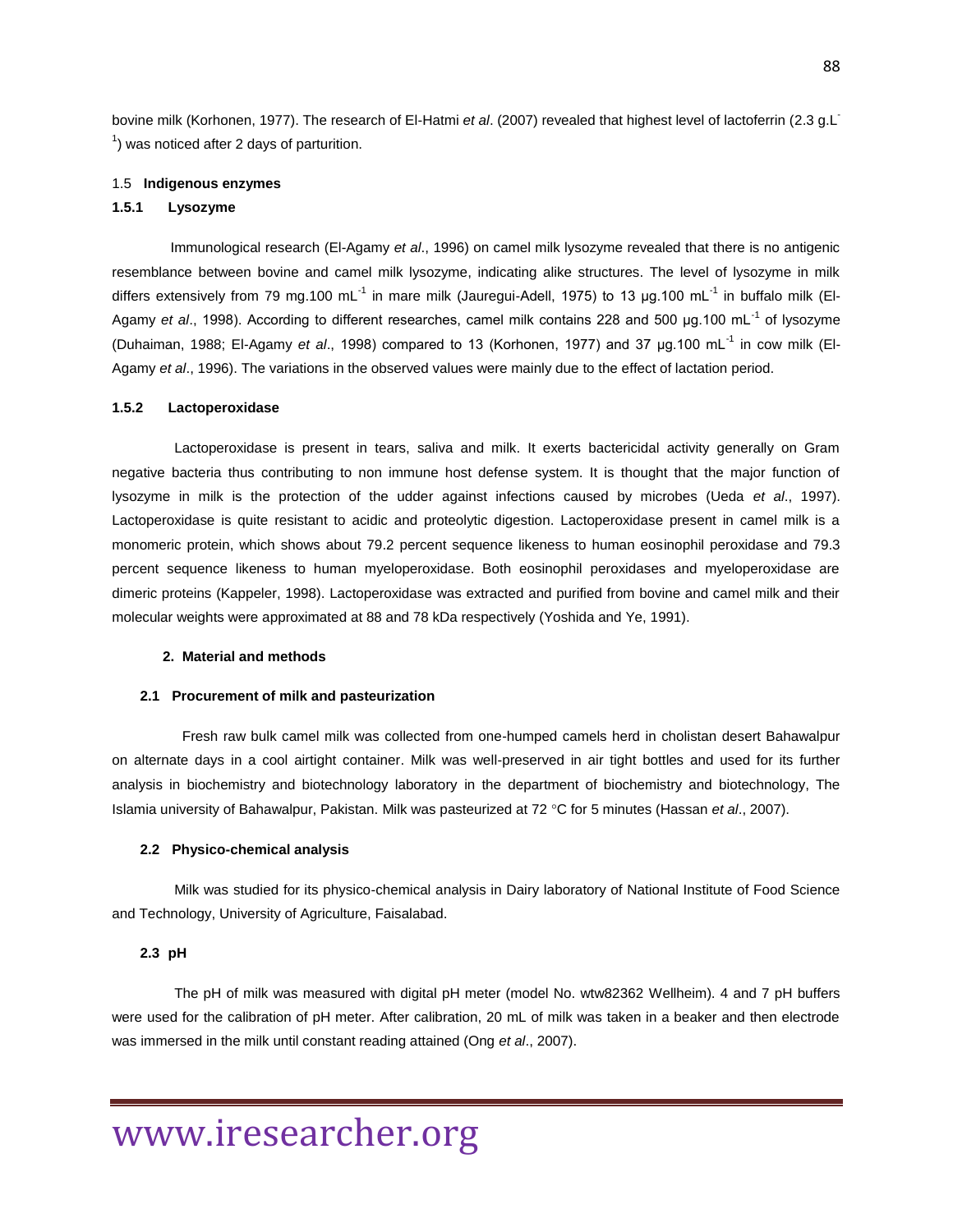#### **2.4 Acidity**

 Acidity of milk was determined by titration method given in AOAC (2000). Acidity was determined by taking 10 mL of milk in 100 mL Erlenmeyer flask and after adding 2-3 drops of phenolphthalein, it was titrated against 0.1N NaOH until development of pink color. The percent acidity was calculated by following formula:

$$
Acidity (\%) = \frac{0.009 \times \text{Vol. of NaOH used (mL)}}{\text{Wt. of Sample}} \times 100
$$

#### 2.5 **Compositional analysis**

 Compositional analysis on raw camel milk was carried out in Dairy Laboratory of the department of biochemistry and biotechnology, The Islamia university of Bahawalpur, Pakistan.

#### **2.6 Total solids**

 Total solids were determined by (AOAC, 2000), heating 5 mL sample in oven at 100 ºC for 3 hrs. Total solids were calculated by the formula:

Total Solids (
$$
\%
$$
) =  $\frac{\text{Wt. of residue after drying}}{\text{Wt. of Sample}} \times 100$ 

#### **2.7 Fat**

 Fat in milk was determined by the Gerber method (Marshall, 1993). 10.94mL of milk was taken in the butyrometer, 10 mL H<sub>2</sub>SO<sub>4</sub> and 1 mL isoamyl alcohol was added to it and centrifuged at 1100 rpm for 5 minutes at 65 ºC.

#### **2.8 Solids-not-fat**

 Solids not fat (SNF) content was determined by difference as reported by Harding (1995), using the following formula:

SNF content  $(\%)$  = TS  $(\%)$  – Fat  $(\%)$ 

#### **2.9 Total protein**

 Total protein in the milk was determined by the international dairy federation method, IDF 20-1 (2001). Nitrogen from protein and other nitrogenous sources was converted into ammonium sulfate, and then ammonium is distilled in boric acid solution and titrated against known normality acid.

#### **2.9.1 Reagents**

 $H<sub>2</sub>SO<sub>4</sub>$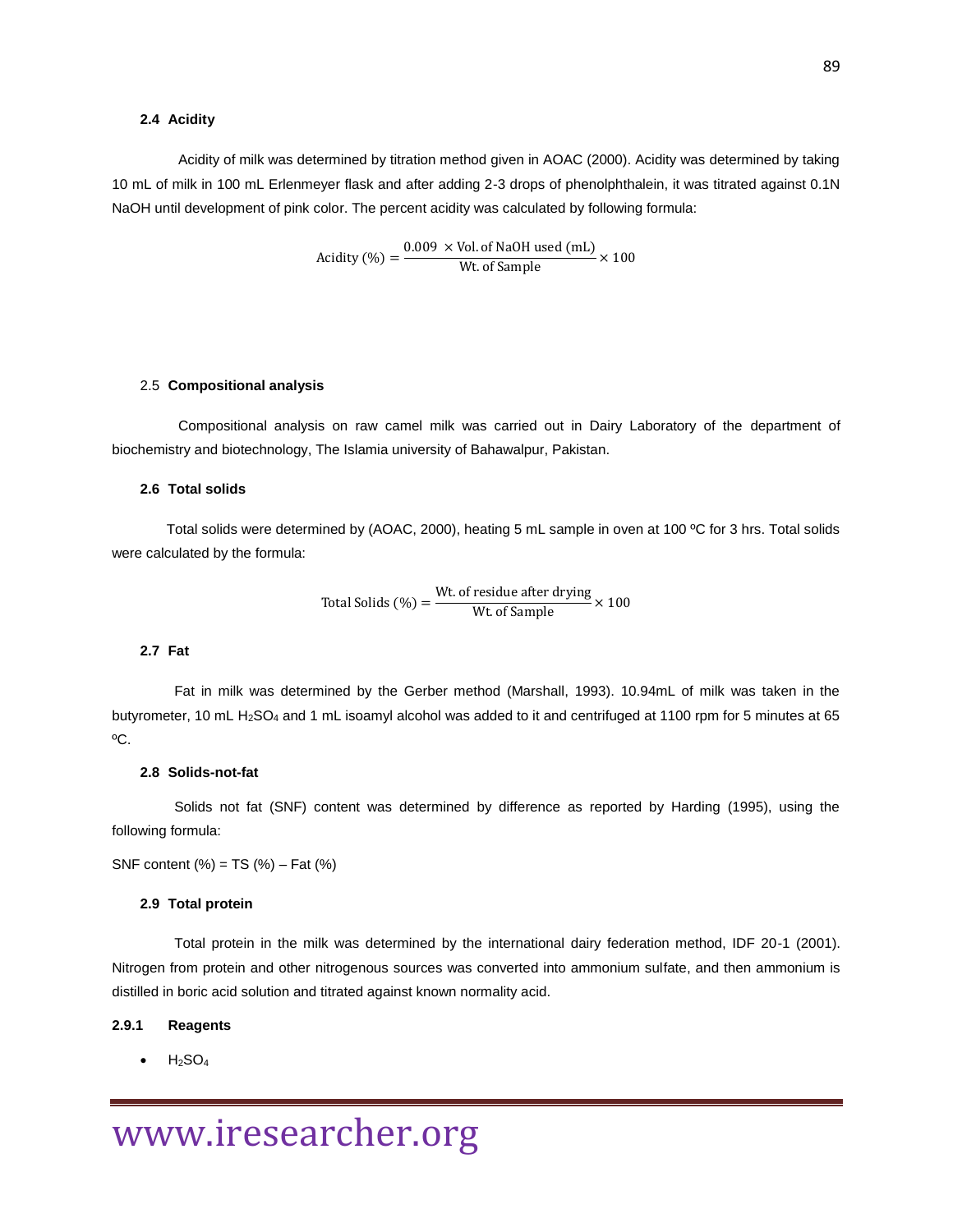- Digestion tablet
- 4% boric acid solution
- Methyl indicator
- 40% NaOH
- $NH<sub>2</sub>SO<sub>4</sub>$

#### **2.9.2 Procedure**

 Three gram of milk was weighed and poured in digestion tube along with a digestion tablet and 20 mL of concentrated H<sub>2</sub>SO<sub>4</sub>. Digestion was done initially by slow heating for 45 minutes to avoid frothing and then at 80 °C until appearance of clear or pale green color. The digested sample was allowed to cool for half an hour. Then 100 mL distilled water was added and mixed gradually and transferred to 250 mL volumetric flask, and then digestion flask was rinsed 2-3 times with distilled water and then volume was made up to 250 mL by adding distilled water.

#### **2.9.3 Distillation**

 10 mL of digested sample and 10 mL of NaOH was distilled in micro Kjeldahal apparatus. The ammonia produce was trapped in 4% boric acid solution containing few drops of methyl red indicator. With the addition of ammonia, boric acid color changed from red to yellow. The distillation was continued for 2-3 minutes after first appearance of yellow color to catch maximum ammonia.

#### **2.9.4 Titration**

The content was titrated against 0.1 N  $H_2$ SO<sub>4</sub> solutions till pink color end point appeared. The volume of  $H_2SO_4$  used was noted.

#### **2.9.5 Calculation**

 Total nitrogen % was calculated with the formula mentioned below and this value was multiplied to get total protein.

% Nitrogen = 
$$
\frac{\text{Vol. of H2SO4 used (mL) } \times 250 \times 0.0014}{\text{Vol. used for digestion } \times \text{Vol. of digested sample}} \times 100
$$

Total protein % = % Nitrogen × 6.38

#### **2.10 Non casein nitrogen (NCN)**

 NCN fractions were prepared and determined according to IDF standard (2001). Forty gram (by weight) of milk was taken in a beaker. Acetic acid was used to drop its pH to 4.1. Then milk was left for 10 minutes for complete dispersion. Sodium acetate solution was used to raise its pH up to 4.6. Then it was left for 5 minutes to stabilize pH and then final weight was taken. After that it was filtered with whattman filter paper No. 40. Then 10 mL of filtrate was digested in Kjeldhal digestion flask with 20 mL concentrated sulfuric acid and digestion tablets until clear solution was obtained. After making the dilution with distilled water, the solution was distilled by adding 40% NaOH in the solution and the produced gas was trapped in 10 mL of 4% boric acid. It was then titrated against 0.1N acid solution. Methyl red was used as an indicator. NCN content in milk was determined by multiplying %N with a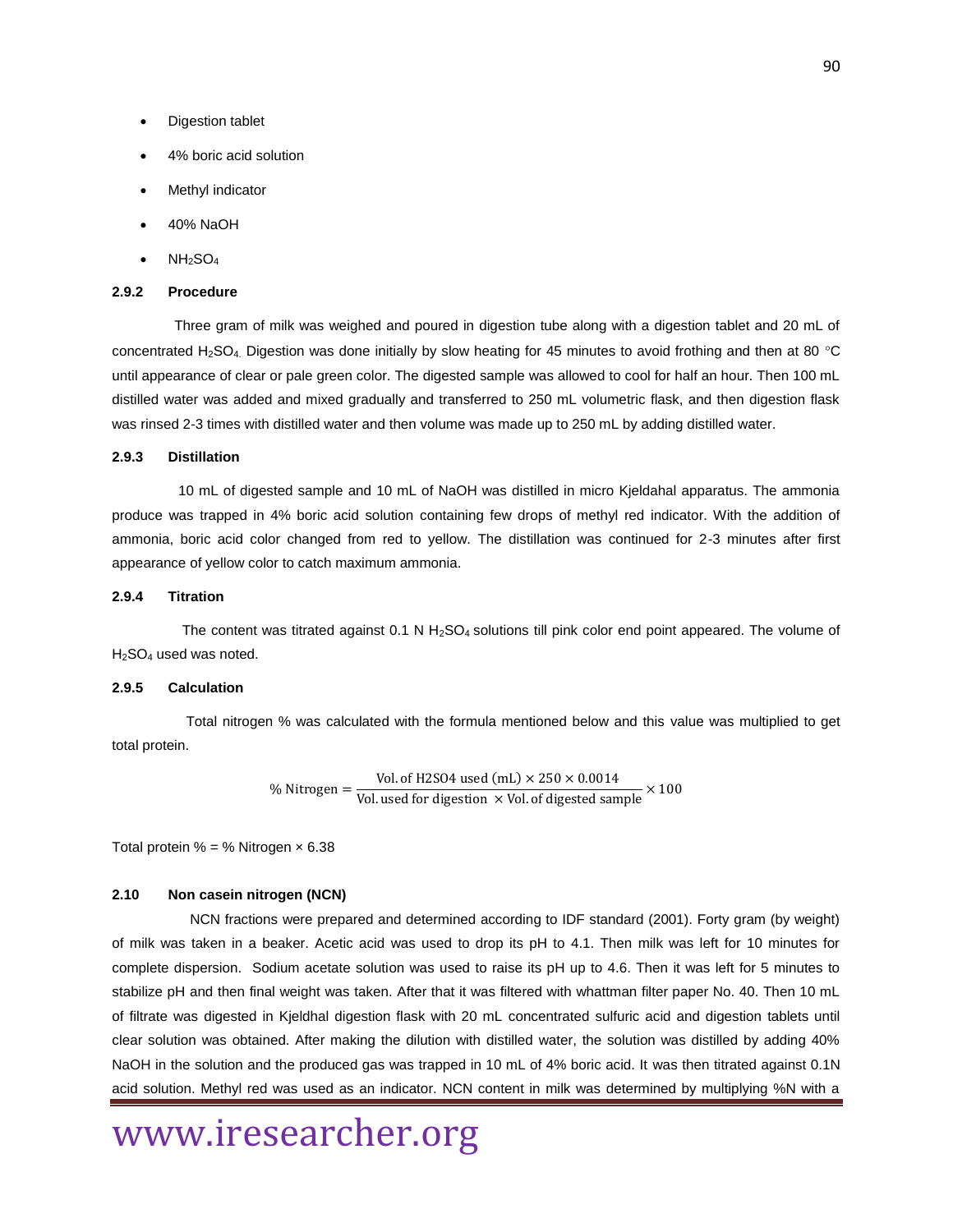factor 6.25.

% Nitrogen = 
$$
\frac{\text{Vol. of H2SO4 used (mL) } \times 250 \times 0.0014}{\text{Vol. used for digestion } \times \text{Vol. of digested sample}} \times 100
$$

Non casein nitrogen  $% =$  % Nitrogen  $\times$  6.25

#### **2.10 Non protein nitrogen (NPN)**

 Non protein nitrogen was analyzed according to IDF standard 20-4 (2001). Ten gram (by weight) of milk was taken in a beaker and it was coagulated with 40 mL of 15% tricholoroacetic acid (TCA) solution and final weight was noted. It was left for 15 minutes and filtered with whattman filter paper No. 42. Then 20 mL filtrate was digested in kjeldahl digestion flask with 20 mL of H<sub>2</sub>SO<sub>4</sub> and digestion tablet until light green or clear solution obtained. After making dilution with distilled water, the solution was distilled by adding 40% NaOH solution and the ammonia gas produced was trapped in 10 mL of 4% boric acid solution. It was then titrated against 0.1 N  $H_2SO_4$  solution using methyl red as indicator. Non protein nitrogen was calculated by following formula:

% Nitrogen = 
$$
\frac{\text{Vol. of H2SO4 used (mL) } \times 250 \times 0.0014}{\text{Vol. used for digestion } \times \text{Vol. of digested sample}} \times 100
$$

Non protein nitrogen % = % Nitrogen x 3.6

#### **2.12 Ash**

Ash content of milk was determined by the incinerations of dried sample in muffle furnace at 550  $\degree$ C using method given in AOAC (2000).

$$
Ash \% = \frac{Wt. of ash}{Wt. of Sample} \times 100
$$

#### **2.13 Lactose**

Lactose content was determined by method given in AOAC (2000).

#### **2.13.1 Reagents**

- Copper sulphate solution (Fehling's A). 69.28g of CuSO4.5H2O was dissolved in 1 liter of distilled water and filtered through whattman filter paper No.4.
- Alkaline tartarate solution (Fehling's B). 346 g of Rochelle salt (potassium sodium tartrate) and 100 g NaOH was dissolved in 1 liter of distilled water.
- Methylene blue indicator

#### **2.13.2 Procedure**

40 mL milk sample was taken in the beaker and heated to 65  $^{\circ}$ C in water bath and then 5-8 drops of acetic acid were added and left for 5 minutes to precipitate proteins. The acid treated sample was then filtrated and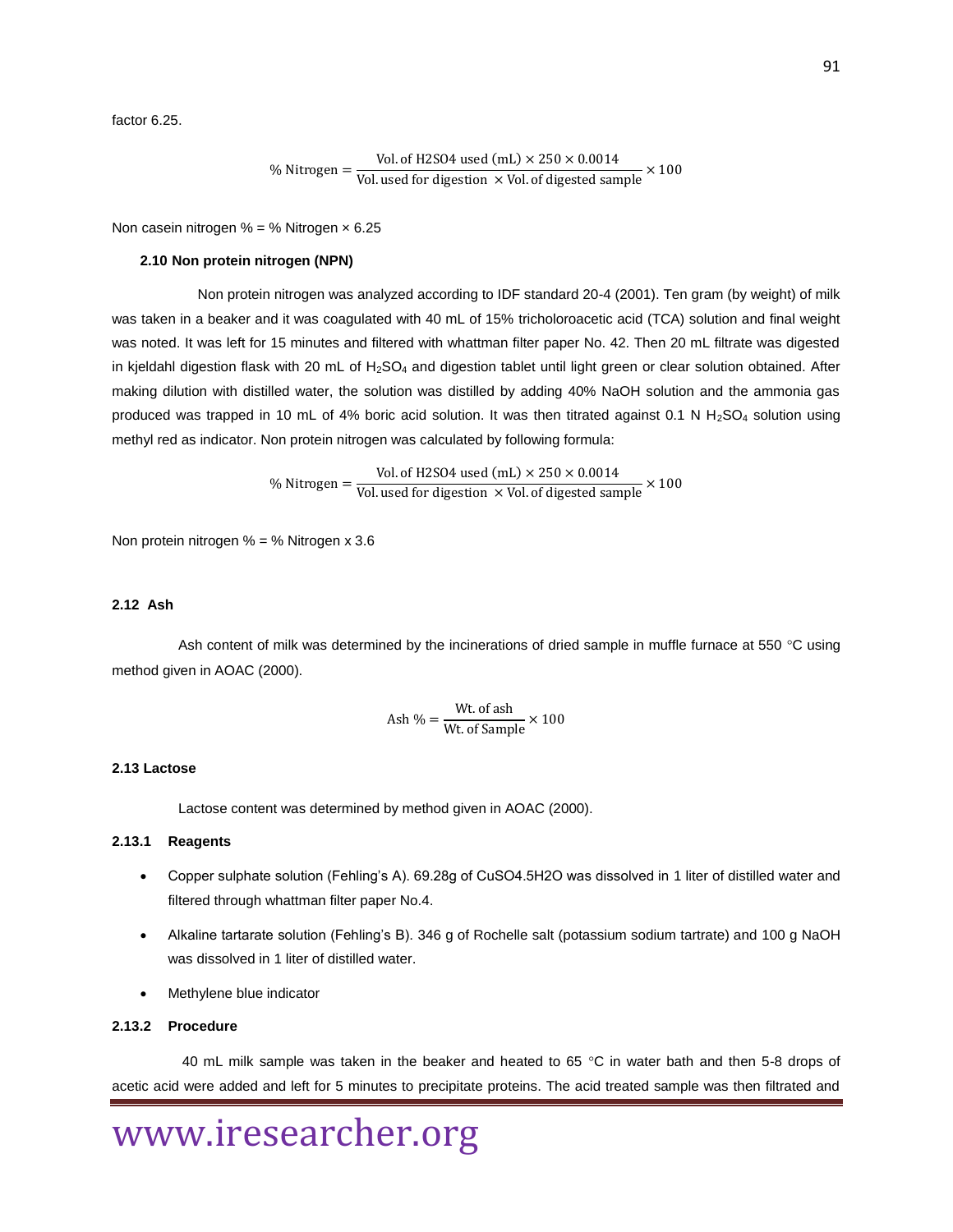the volume was made to 100 mL with distilled water. The filtrate was taken in burette and slowly added to conical flask containing 5mL of boiling Fehling's A and Fehling's B until the blue remained then 2 drops of methylene blue were added and titration was completed to brick red color end point.

#### **2.13.3 Calculation**

 The total lactose volume was multiplied with 0.064 factor for obtaining lactose quantity in the sample. Lactose percentage was calculated by the formula given below.

Lactose 
$$
\% = \frac{\text{dilution} \times \text{equivalent obtained from lactose}}{\text{Vol. of sample used for titration } \times 100} \times 100
$$

#### **3. Results and discussion**

#### **3.1 Physico-chemical analysis of camel milk**

 pH is the negative log of the hydrogen ion concentration and thus is a very crucial factor to determine the activity of enzymes, dissociation of acid and also the structural conformation of protein. The acidic and bitter taste is also caused due to the pH that is the non-dissociation of the acids. In the manufacturing of dairy products pH plays a significant role to determine the end product quality. Fresh camel milk pH is ranges from 6.5 to 6.7 (Khaskheli *et al*., 2005).

 Table 4.1 shows that pH of fresh camel milk varied from 6.60 to 6.67. The grand mean value of pH was 6.63 with a standard deviation of 0.04. The titrateable acidity of camel milk is the measure of lactic acid formed in camel milk. Titratable acidity is between equivalents of 0.13-0.16% lactic acid in fresh camel milk (Wangoh, 1997). Table 4.1 shows that camel milk acidity varied from 0.13 to 0.17%, for a period of nine weeks. The grand mean value of acidity was 0.15% with a standard deviation of 0.007.

| <b>Weeks</b>   | pH              | <b>Acidity %</b> |  |  |
|----------------|-----------------|------------------|--|--|
| $\overline{1}$ | $6.61 \pm 0.03$ | $0.16 \pm 0.008$ |  |  |
| 2              | $6.63 \pm 0.04$ | $0.15 \pm 0.007$ |  |  |
| 3              | $6.61 \pm 0.04$ | $0.16 \pm 0.009$ |  |  |
| $\overline{4}$ | $6.66 \pm 0.06$ | $0.14 \pm 0.008$ |  |  |
| 5              | $6.62 \pm 0.03$ | $0.16 \pm 0.007$ |  |  |
| $\,6$          | $6.67 \pm 0.06$ | $0.13 \pm 0.005$ |  |  |
| $\overline{7}$ | $6.6 + 0.04$    | $0.17 \pm 0.008$ |  |  |
| 8              | $6.63 \pm 0.04$ | $0.15 \pm 0.007$ |  |  |
| 9              | $6.61 \pm 0.03$ | $0.16 \pm 0.008$ |  |  |

#### **Table 1 Physico-chemical analysis of raw camel milk**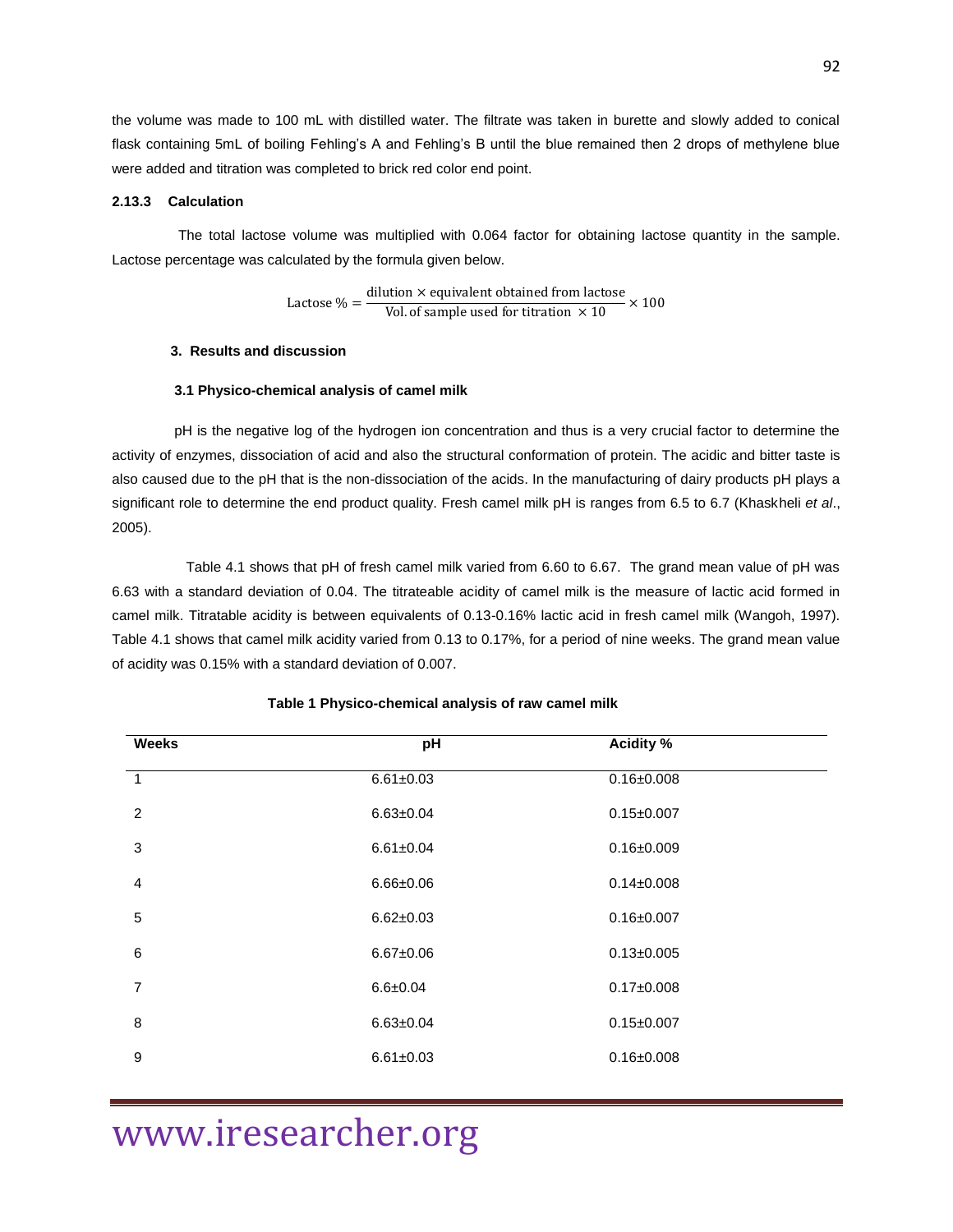#### **3.2 Compositional analysis of camel milk**

 Fresh raw bulk camel milk was collected from one-humped camels herd in cholistan desert Bahawalpur on alternate days in a cool airtight container. Milk was well-preserved in air tight bottles and used for its further analysis in biochemistry and biotechnology laboratory in the department of biochemistry and biotechnology, The Islamia university of Bahawalpur, Pakistan. Compositional analysis for fresh camel milk carried out for a period of nine weeks (on weekly basis).

 Table 2 demonstrates that mean values for total solid contents in camel milk varies from 9.8±0.59 to 11.9±0.71%. The variation in total solids of camel milk is mainly due to the changes in fat, lactose, minerals and protein content of camel milk. The grand mean value for total solids was 10.9±0.66%. Solid not fat is the portion of milk other than fat. SNF also varies when total solids in milk increased or decreased. Table 4.2 explains that solid not fat contents were found minimum in the  $7<sup>th</sup>$  week (7.2±0.36%) and maximum in the first week (8.3±0.41%). The grand mean value for SNF was 7.8±0.39 %.

It is reported that dromedary camel milk fat level varies from 1.2 to 6.4 percent. Variations in fat contents depend on several factors, such as fat contents can be reduced from 4.3 to 1.1 percent in the milk of thirsty camels (Konuspayeva *et al*., 2009). Table 4.2 reveals that fat contents in camel milk varied from 2.6±0.08 to 3.7±0.11%, while the grand mean of 3.2±0.09% was recorded. The dromedary camel milk lactose contents ranged between 2.40 to 5.80 percent. The nature of vegetation eaten by the camels in deserts areas could be a significant factor for extensive variation in lactose contents (Konuspayeva *et al*., 2009). Lactose contents in camel milk was found highest  $(4.21\pm0.25%)$  in the first week of treatment and lowest (3.66 $\pm$ 0.22%) in the 7<sup>th</sup> week of treatment. The grand mean value for fat content was 3.97±0.24%.

 The total amount of minerals is generally presented as total ash and in case of dromedary camel milk this value ranged between 0.60 to 0.90 percent. Fluctuations in mineral level were proposed to be due to the differences in feeding, breed, water intake and analytical procedures (Haddadin *et al*., 2008). Table 4.2 illustrates that the mean values of ash contents in camel milk varied from 0.71±0.02 to 0.79±0.03% with a grand mean of 0.75±0.03%. Camel milk protein contents vary from 2.15 percent to 4.90 percent. Camel milk from same strain has similar protein content and different for other genotypes. With the change in season protein content of same strain varied, it is found low in August (2.48 percent) and high in December (2.9 percent) (Elamin and Wilcox, 1992). Table 4.2 depicts that highest level of total protein was observed during the first week (3.33±0.17%) and found lowest in the 7<sup>th</sup> week (2.81±0.14%). The grand mean of total protein was 3.07±0.15%.

 The amount of non protein nitrogen varies with total protein. During a treatment of nine weeks, minimum level of NPN in camel milk protein was 0.141±0.004% while the maximum level remained 0.219±0.006% (Table 4.2). The grand mean for NPN was 0.191±0.006%. Non casein nitrogen constitutes for about 24 to 27 percent of total protein. Table 4.2 shows that concentration of NCN varied from 0.656±0.026 (minimum level) to 0.799±0.032% (maximum level). The grand mean value obtained for NCN was 0.747±0.030%.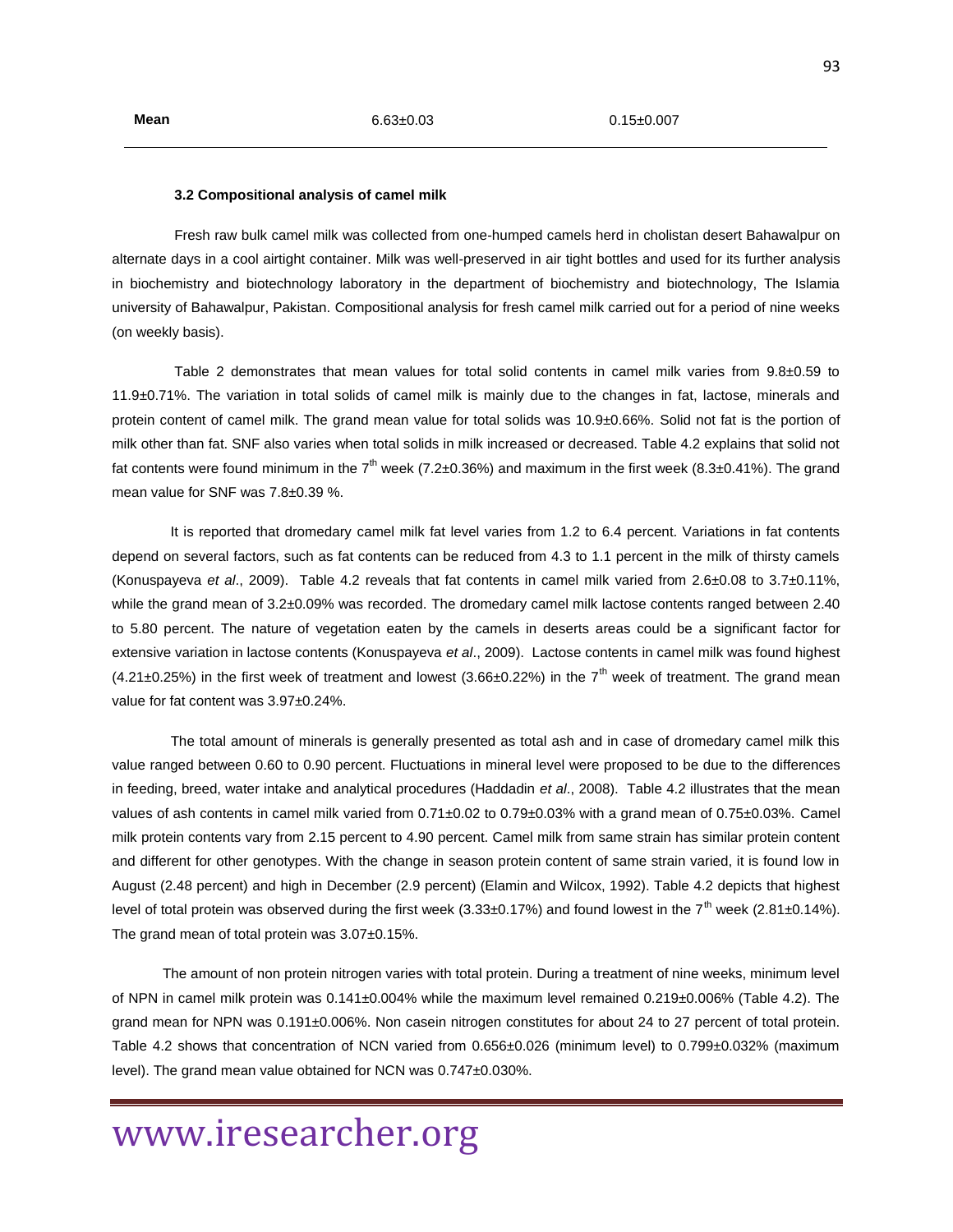All that data obtained reflects the picture of variations in different components of camel milk. It was observed that composition of camel milk depends on several factors such as water intake, feeding behavior of camels as well as the seasonal variations. At the beginning of the study the atmosphere was nearly moderate, that is why higher level of total solids, fats, proteins, minerals and lactose was recorded. After that atmosphere became warmer that brought fluctuation in almost all the parameters.

| <b>Weeks</b>   | <b>Total</b><br><b>Solids</b> | <b>SNF</b>     | Fat            | Lactose         | Ash             | <b>Total</b><br><b>Protein</b> | <b>NPN</b>        | <b>NCN</b>        |
|----------------|-------------------------------|----------------|----------------|-----------------|-----------------|--------------------------------|-------------------|-------------------|
| 1              | $11.5 \pm 0.69$               | $8.3 \pm 0.41$ | $3.2 \pm 0.09$ | $4.21 \pm 0.25$ | $0.74 \pm 0.02$ | $3.33 \pm 0.17$                | $0.219 \pm 0.006$ | $0.799 + 0.032$   |
| $\mathbf{2}$   | $11.2 \pm 0.67$               | $8.1 \pm 0.40$ | $3.1 \pm 0.09$ | $4.13 \pm 0.25$ | $0.79 + 0.03$   | $3.16 \pm 0.16$                | $0.211 \pm 0.006$ | $0.758 + 0.030$   |
| 3              | $10.5 + 0.63$                 | $7.7 \pm 0.38$ | $2.8 \pm 0.08$ | $3.93 + 0.24$   | $0.73 + 0.02$   | $3.01 \pm 0.15$                | $0.181 \pm 0.005$ | $0.752 \pm 0.030$ |
| 4              | $11.3 + 0.68$                 | $7.9 + 0.39$   | $3.4 \pm 0.10$ | $4.02 \pm 0.24$ | $0.76 \pm 0.03$ | $3.09 + 0.15$                  | $0.154 \pm 0.004$ | $0.772 \pm 0.031$ |
| 5              | $11.9+0.71$                   | $8.2 \pm 0.41$ | $3.7+0.11$     | $4.07 + 0.24$   | $0.79 + 0.03$   | $3.31 \pm 0.17$                | $0.221 \pm 0.007$ | $0.794 \pm 0.032$ |
| 6              | $11.4 \pm 0.68$               | $7.9 \pm 0.39$ | $3.5+0.10$     | $4.05 \pm 0.24$ | $0.72 \pm 0.02$ | $3.09 + 0.15$                  | $0.207 \pm 0.006$ | $0.803 \pm 0.032$ |
| $\overline{7}$ | $9.8 \pm 0.59$                | $7.2 \pm 0.36$ | $2.6 \pm 0.08$ | $3.66 \pm 0.22$ | $0.71 \pm 0.02$ | $2.81 \pm 0.14$                | $0.141 \pm 0.004$ | $0.674 \pm 0.027$ |
| 8              | $10.3 + 0.62$                 | $7.4 \pm 0.37$ | $2.9 + 0.09$   | $3.81 \pm 0.23$ | $0.72 \pm 0.02$ | $2.85 \pm 0.14$                | $0.188 + 0.006$   | $0.656 \pm 0.026$ |
| 9              | $10.9 + 0.65$                 | $7.6 + 0.38$   | $3.3 + 0.09$   | $3.85 \pm 0.23$ | $0.76 + 0.03$   | $2.98 + 0.15$                  | $0.199 + 0.006$   | $0.715 \pm 0.029$ |
| <b>Mean</b>    | $10.9 + 0.66$                 | $7.8 + 0.39$   | $3.2 \pm 0.09$ | $3.97 + 0.24$   | $0.75 \pm 0.03$ | $3.07 + 0.15$                  | $0.191 \pm 0.006$ | $0.747 \pm 0.030$ |

| Table 2 Compositional analysis of raw camel milk (%) |  |
|------------------------------------------------------|--|
|------------------------------------------------------|--|

**NPN= Non protein nitrogen**

**NCN= Non casein nitrogen**

#### **4. Conclusion**

 Camel milk plays a significant role in human diet in arid countries and hot regions. It is just like the bovine milk in terms of its essential nutrients and since ancient times being used for curing a number of diseases. It is unique from other ruminant milk in terms of its composition as well as its functionality, as it contains high concentration of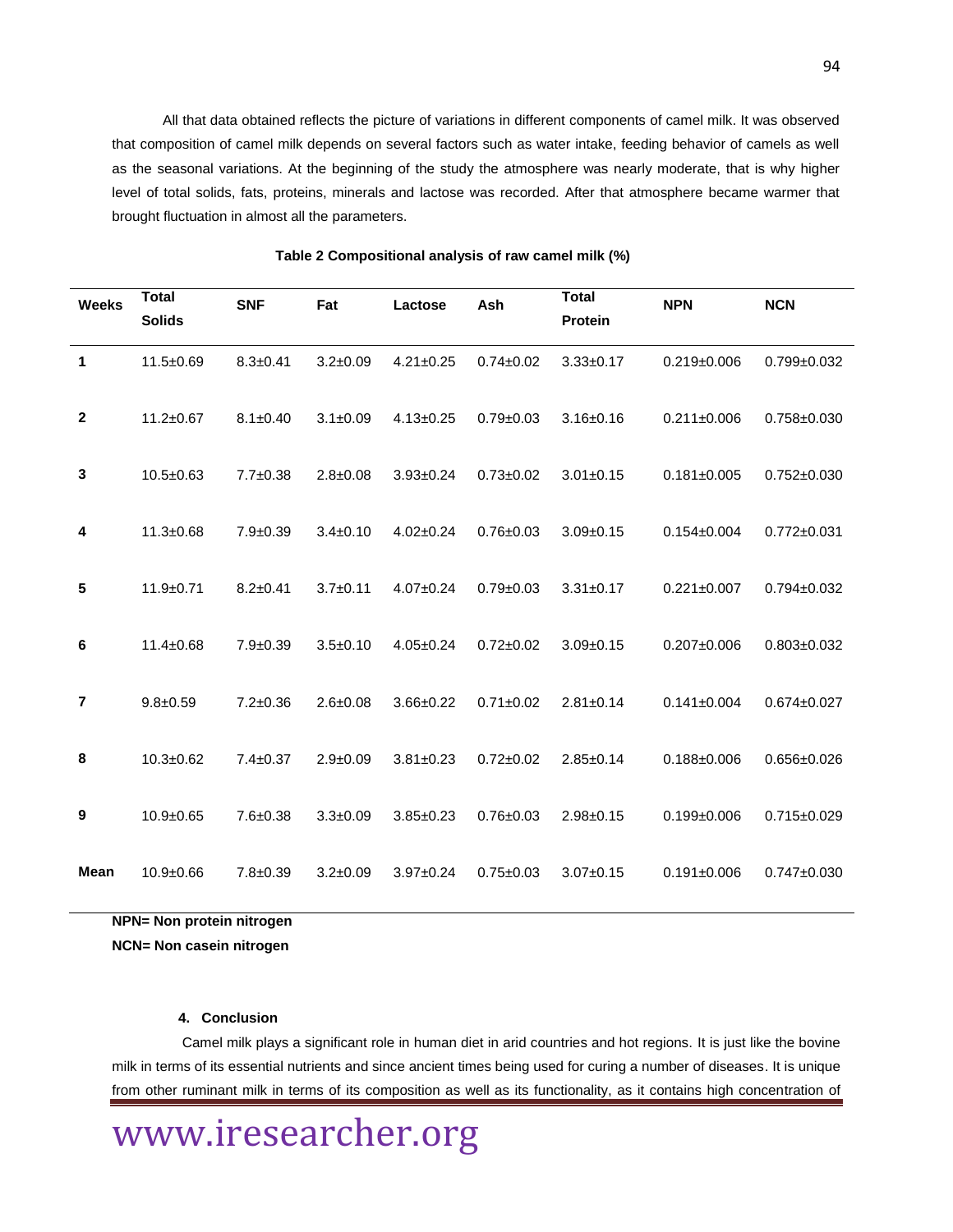immune globulins and insulin. Furthermore, it is high in vitamins (A, B-2, C and E) and minerals (sodium, potassium, iron, copper, zinc and magnesium) and low in protein, sugar and cholesterol. Vitamins present in camel milk have antioxidant activity and helpful in controlling tissue damage caused by harmful substances. Raw camel milk as well as its fermented goods are used as curative agents to manage constipation, diarrhea, stomach ulcers, wounds, liver disorders and to improve ovulation of female ovaries. It was observed that total solids, including fat and protein contents were vary greatly in camel milk. Moreover, camel milk is full of evenly balanced nutritional constituents and also displays a wide variety of biological actions that influence growth and development of particular body organs, metabolic responses towards nutrients absorption, digestion and fight against diseases. From industrial point of view, Lactoferrin is an appealing option for preservation and maintenance of food products and cosmetics, as it is very stable towards low pH environments and heat treatments. It allows maintaining a positive microflora, encourages development of bifido-bacteria and therefore, can be recommended for use in variety of products as a functional food. The anti-microbial peptides established by the digestion of lactoferrin are also potential applicants as additives for the preservation of food. Overall camel milk is beneficial with enriched nutrients that are good for health as well development of food industry.

#### **References**

Abu-Tarboush, H. M. (1994). Growth behavior of Lactobacillus acidophilus and biochemical characteristics and acceptability of acidophilus milk made from camel milk. *Milchwissenschaft*. 49: 379-382.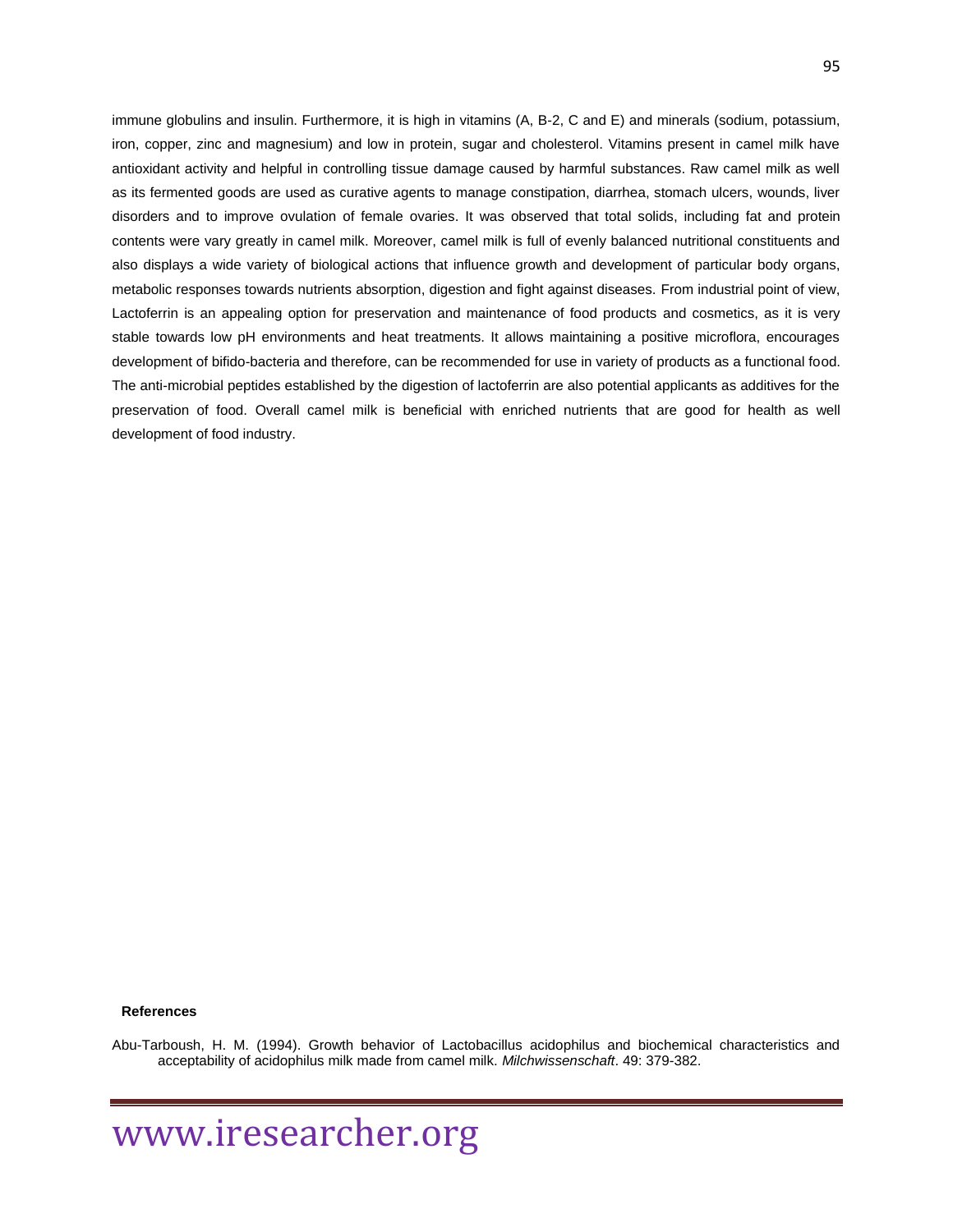- Abu-Tarboush, H. M. (1996). Comparison of associative growth and proteolytic activity of yoghurt starters in whole milk from camels and cows. *J. Dairy Sci*. 79: 366-77.
- Al-Hashem, F. (2009). Camel milk protects against aluminium chloride-induced toxicity in the liver and kidney of white albino rats. *Am. J. Biochem. Biotechnol*. 5: 98-108.
- Al-Humaid, A. I., H. M. Mousa, R. A. El-Mergawi and A. M. Abdel-salam. (2010). Chemical composition and antioxidant activity of dates and dates-camel-milk mixtures as a protective meal against lipid peroxidation activity in rats. *J. Food Technol*. 5: 22-30.
- Al-Saleh, A. A. and Y. A. Hammad. (1992). Buffering capacity of camel milk. Egypt. *J. Food Sci*. 20: 85-97.
- Anonymous. (1996). The A–Z of Camels. SPRC. Arab net A–Z of the Arabian camel.htm.
- Anonymous. (2002). Economic Survey, Finance Division Government of Pakistan, Economic Advisors wing. Islamabad.
- Anonymous. (2008-09). Pakistan Economic Survey. Ministry of Finance, Government of Pakistan, Islamabad, Pakistan.
- AOAC. (2000). Association of Official Analytical Chemists. Official methods of analysis. (17th Ed.). Washington, DC.
- Brock, J. H. (1997). Lactoferrin structure function relationships. *In: Lactoferrin Interactions and Biological functions, edited by Hutchens, T. W. and B. Lonnerdal, Totowa: New Jersey, Humana Press*. pp: 3-23.
- Duhaiman, A. S. (1988). Purification of camel milk lysozyme and its lytic effect on Escherichia coli and Micrococcus lysodeikticus. *Comp. Biochem. Physiol*. 91: 793-796.
- El-Agamy, E. I. (1989). Biological activity of protective proteins of camel milk against pathogenic and non-pathogenic bacteria and viruses. *Ph.D. Thesis, Alexandria University, Alexandria, Egypt.*
- El-Agamy, E. I. (1994). Camel colostrum. II. Antimicrobial factors. *Proceedings of the Workshop on Camels and Dromedaries as Dairy Animal, Nouakshott, Mauritania*. 24-26 October. pp: 177-180.
- El-Agamy, E. I. (2000). Effect of heat treatment on camel milk proteins with respect to antimicrobial factors: a comparison with cows' and buffalo milk proteins. *Food Chem*. 68: 227-232.
- El-Agamy, E. I. and M. Nawar. (2000). Nutritive and immunological values of camel milk: A comparative study with milk of other species. In: Proc. 2nd International Camelid Conference: Agroecons. Camelid Farm, Almaty, Kazakhstan. 8-12 Sept.
- El-Agamy, E. I., M. Nawar, S. M. Shamsia, S. Awad and G. F. W. Haenlein. (2009). Are camel milk proteins convenient to the nutrition of cow milk allergic children. *Small Rum. Res*. 82: 1-6.
- El-Agamy, E. I., R. Ruppanner, A. Ismail, C. P. Champagne and R. Assaf. (1996). Purification and characterization of lactoferrin, lactoperoxidase, lysozyme and immunoglobulins from camel's milk. *Int. Dairy J.* 6: 129-145.
- El-Agamy, E. I., R. Ruppanner, A. Ismail, C. P. Champagne and R. Assaf. (1992). Antibacterial and antiviral activity of camel milk protective proteins. *J. Dairy Res*. 59: 169-175.
- El-Agamy, E. I., Z. I. Abou-Shloue and Y. I Abdel-Kader. (1998). Antimicrobial factors and nutritive value of human milk and other species. *J. Agri. Sci. Mansoura University*. 23(1): 245-254.
- El-Agamy, E. I., Z. I. Abou-Shloue and Y. I. Abdel-Kader. (1997). A comparative study of milk proteins from different species. II. Electrophoretic patterns, molecular characterization, amino acid composition and immunological relationships. Third Alexandria Conference on Food Science and Technology, Alexandria, Egypt. 1-3 March.
- Elamin, F. M. and C. J. Wilcox. (1992). Milk composition of Majaheim camels. *J. Dairy Sci*. 75: 3155-3157.
- El-Batawy, M. A. (1991). Some factors affecting the clotting activity of adult camel rennet. Eygpt. *J. Dairy Sci*. 19: 117-30.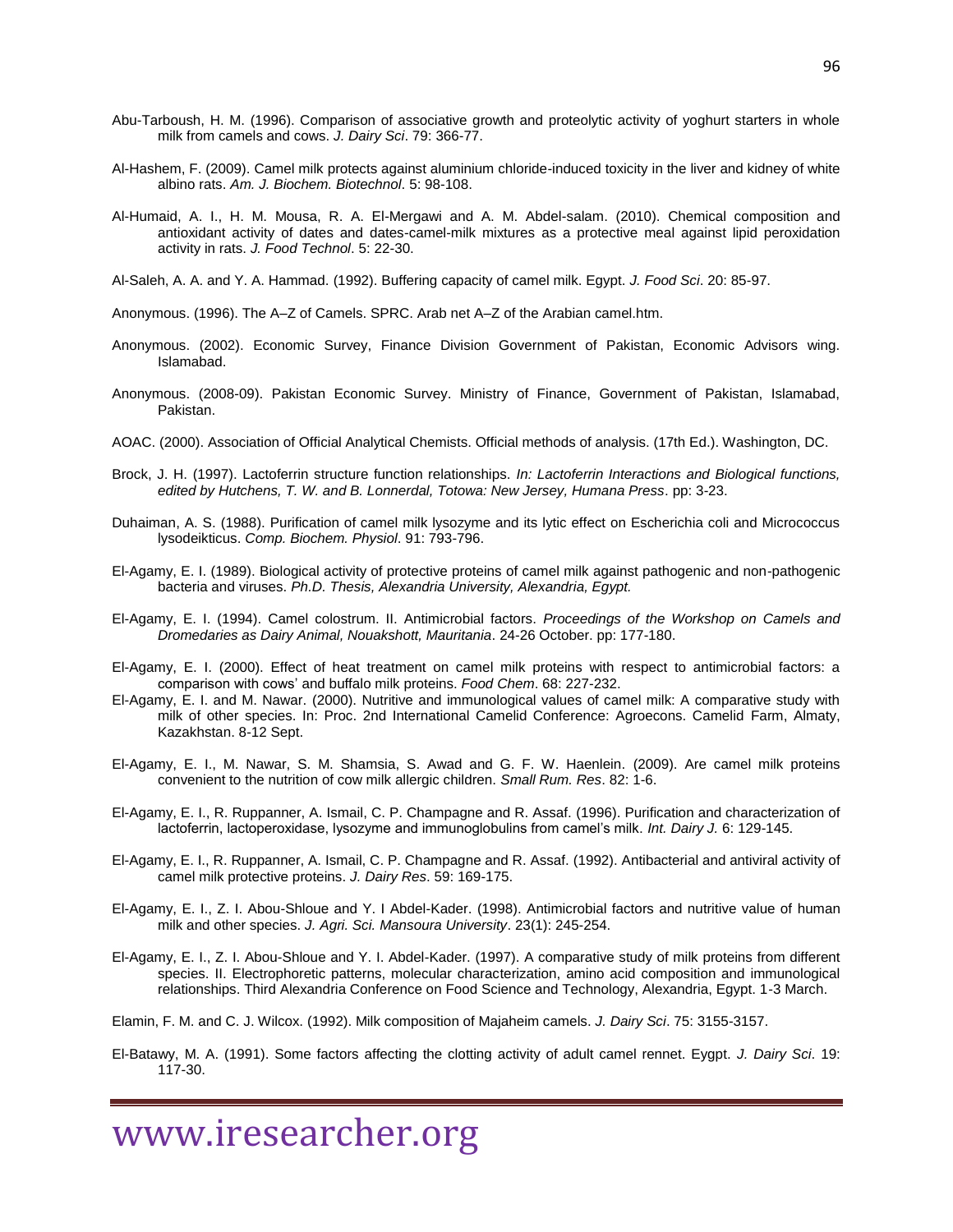Elamin, F. M. and C. J. Wilcox. (1992). Milk composition of Majaheim camels. *J. Dairy Sci*. 75: 3155-3157.

- El-Hatmi, H., J. Girardet, J. Gaillard, M. H. Yahyaoui and H. Attia.( 2007). Characterisation of whey proteins of camel (Camelus dromedarius) milk and colostrum. *Small Rumin. Res*. 70: 267-271.
- FitzGerald, R. J. and H. Meisel. (2000). Milk protein derived inhibitors of angiotensin-I-converting enzyme. *Br. J. Nut*. 84: 33-37.
- IDF Standard. (2001). Milk: Determination of nitrogen content (Kjeldahal method). IDF Standard 20-A. International Dairy Federation, Brussels, Belgium.
- Jauregui-Adell, J. (1975). Heat stability and reactivation of mare milk lysozyme. *J. Dairy Sci*. 58: 835-838.
- Haddadin, M. S. Y., S. I. Gammoh and R. K. Robinson. (2008). Seasonal variations in the chemical composition of camel milk in Jordan. *J. Dairy Res*. 75: 8-12.
- Hassan, A. A., A. E. Hagrass, K. A. Soryal and S. A. El Shabrawy. (1987). Physico-chemical properties of camel milk during lactation period in Egypt. *Egypt. J. Food Sci.* 15: 1-14.
- Hassan, R. A., E. M. Ibtisam, El-Zubeir and S. A. Babiker. (2007). Effect of Pasteurization of Raw Camel Milk and Storage Temperature on the Chemical Composition of Fermented Camel Milk. *Int. J. Dairy Sci*. 2: 166-171.
- Kappeler, S., Z. Farah and Z. Puhan. (1998). Sequence analysis of Camelus dromedarius milk caseins. J. Dairy Res. 65: 209-222.
- Kappeler, S., Z. Farah and Z. Puhan. (2003). 50-Flanking regions of camel milk genes are highly similar to homologue regions of other species and can be divided into two distinct groups. *J. Dairy Sci*. 86: 498-508.
- Kamal, A. M., O. A. Salama and K. M. El-saied. (2007). Changes in amino acid profile of camel milk protein during the early lactation*. Int. J. Dairy. Hepatol*. 32: 39-47.
- Khaskheli, M., M. A. Arain, S. Chaudhry, A. H. Soomro and T. A. Qureshi. (2005). Physico-chemical quality of camel milk. *J. Agri. Soci. Sci*. 2: 164-166.
- Korhonen, H. (1977). Antimicrobial factors in bovine colostrum. *J. Sci. Agri. Soci. Finland*. 49: 434-447.
- Korhonen, H. and A. Pihlanto. (2001). Food-derived bioactive peptides opportunities for designing future foods. *Curr. Pharm. Des*. 9: 1297-1308.
- Konuspayeva, G., B. Faye and G. Loiseau. (2009). The composition of camel milk: a meta-analysis of the literature data. *J. Food Compos. Anal*. 22: 95-101.
- Konuspayeva, G., E. Lemarie, B. Faye, G. Loiseau and D. Montet. (2008). Fatty acid and cholesterol composition of camel's (Camelus bactrianus, Camelus dromedaries and hybrids) milk in Kazakhstan. *Dairy Sci. Technol*. 88: 327-340.
- Korhonen, H. (1977). Antimicrobial factors in bovine colostrum. *J. Sci. Agri. Soci. Finland*. 49: 434-447.
- Korhonen, H. and A. Pihlanto. (2001). Food-derived bioactive peptides opportunities for designing future foods. *Curr. Pharm. Des*. 9: 1297-1308.
- Khaskheli, M., M. A. Arain, S. Chaudhry, A. H. Soomro and T. A. Qureshi. (2005). Physico-chemical quality of camel milk*. J. Agri. Soci. Sci*. 2: 164-166.
- Mehaia, M. A., M. A. Hablas, K. M. Abdel-Rahman and S. A. El-Mougy. (1995). Milk composition of Majaheim, Wadah and Hamra camels in Saudi Arabia. *Food Chem*. 52: 115-122.
- Merin, U., S. Bernstein, A. Bloch-Damti, R. Yagil, C. van Creveld and P. Lindner. (2001). A comparative study of milk serum proteins in camel (Camelus dromedarius) and bovine colostrums. Livest. *Prod. Sci.* 67: 297-301.
- Marshall, R. T. (1993). Standard Methods for the examination of dairy products. (16th Ed.). American Public Health Association, Washington, DC.